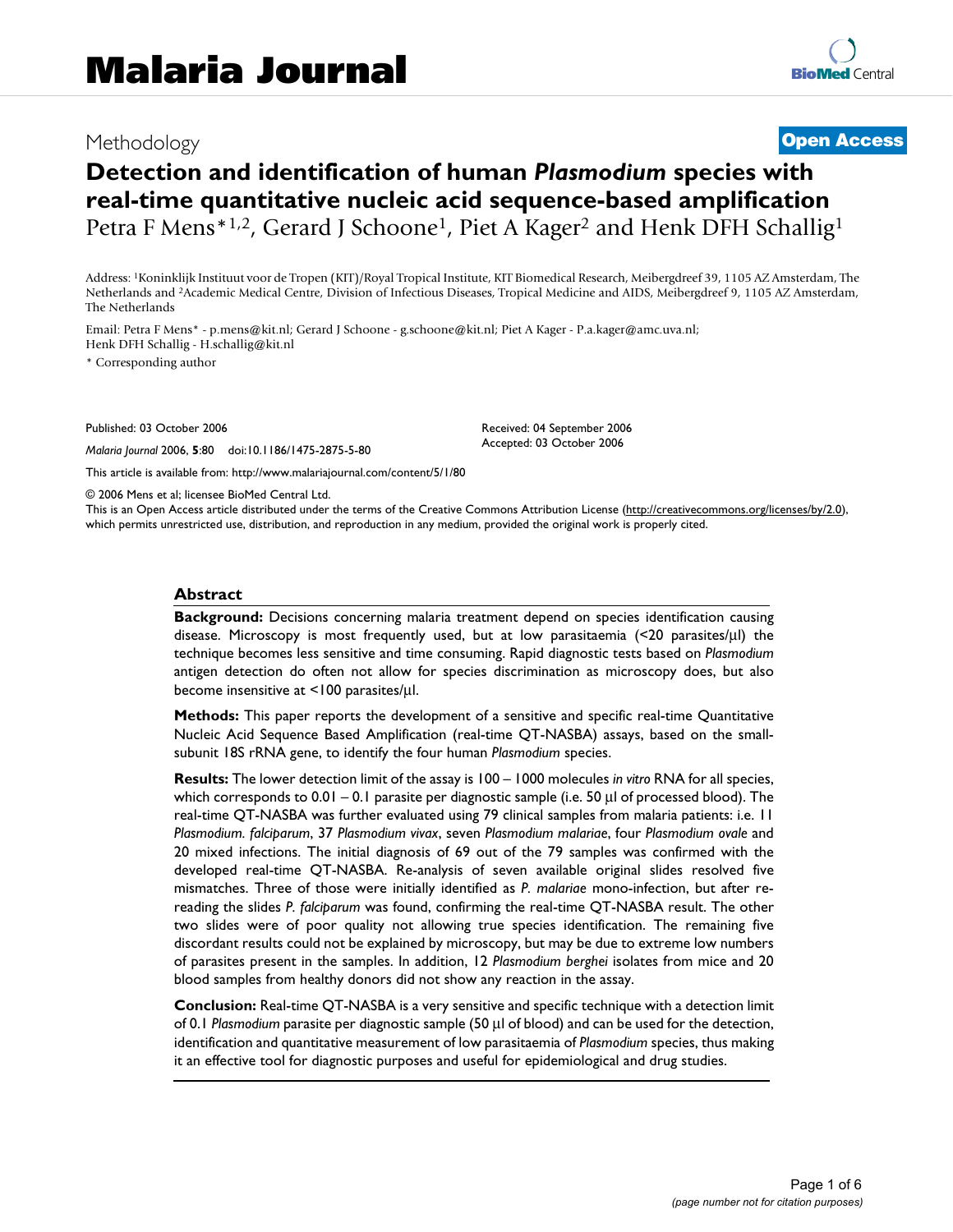# **Background**

Malaria is one of the leading infectious diseases in the world, with 300–500 million clinical cases and 1–3 million deaths each year [1]. Traditionally diagnosis of malaria is based on microscopic detection of *Plasmodium* parasites in Giemsa-stained blood slides. In recent decades, antigen detection assays and molecular detection assays were introduced as alternatives to microscopy [2]. Antigen detection assays are mainly aimed at the identification of *Plasmodium falciparum*. Only very few assays are able to identify infections caused by other human *Plasmodium* species [2,3]. Furthermore, the sensitivity and specificity of these tests is low and parasite quantification is not possible [3,4]. The application of molecular techniques circumvents the limitations of conventional malaria diagnosis. PCR based assays are sensitive and can be converted to a quantitative format if SYBR green or molecular probes (e.g. a Taqman probe or a molecular beacon) are used in real time assays [5-7]. Alternatively, Real-time Quantitative Nucleic Acid Sequence Based Amplification (real-time QT-NASBA) technology can be applied, which has some advantages above real-time PCR assays. The real-time QT-NASBA assay is simple and fast compared to real-time PCR assays that can take up to four hours compared to 60 minutes in the case of NASBA [8,9]. Furthermore, realtime QT-NASBA detects ribosomal RNA of which more copies are present per genome in a parasite than the corresponding DNA on which PCR is based. This makes NASBA a very sensitive diagnostic assay. Moreover, NASBA is based on an isothermal reaction at 41 degrees that does not require a DNA denaturing step hereby preventing amplification of genomic DNA in case of contamination [8]. Real-time QT-NASBA, using a molecular beacon as detection probe, has been developed for *P. falciparum* and has shown to be very sensitive with a detection limit of 20 parasites/ml [9]. Detection of the other parasites causing human malaria, i.e. *Plasmodium vivax, Plasmodium malariae* and *Plasmodium ovale*, is of clinical importance in order to decide on appropriate treatment. This paper describes the development of a real-time QT-NASBA for the detection, identification and quantification of these *Plasmodium* species.

# **Methods**

# *Primer/probe selection and in vitro RNA production*

Generic *Plasmodium* forward (5'-TCAGATACCGTCG-TAATCTTA-3') and reverse (5'-TTCGCGCAAGCA-GAAAGTT-3') primers were used to amplify a 180 bp region of *P. vivax*, *P. ovale* and *P. malariae* 18S rRNA gene by PCR as previously described [10]. The amplified fragments were cloned into plasmid pCR2 in *Escherichia coli* INValphaF (Invitrogen, Carlsbad, California USA). Next, *in vitro* RNA was produced with the transcription kit SP6/ T7 (Roche, Mannheim, Germany) and the cloned fragment was sequenced (Base Clear, Leiden, The Netherlands). Production of *P. falciparum* 18S rRNA based *in vitro* RNA was performed previously [10]. Primers were selected on the basis of the DNA sequences of the three species (Figure 1). Homology of these sequences with published sequences and specificity of primers was analysed with the BLAST database for homology search [15]. The NASBA forward primers were chosen on their specificity for the targeted species. *P. falciparum*: 5'GTCATCTT-TCGACGTGACTT-3'; *P. vivax*: 5'- TTTCTCTTCGGAGTTTATTC-3'; *P. ovale*: 5'-CGACATTGT-CATTCCATTTAC-3'; *P. malariae*: 5'-GAGTGTTTCTTTTA-

| TCAGATACCGTCGTAATCTTAACCATAAACTATGCCGACTAGGCTTTGGATGAAAGATTTTAA                    |
|------------------------------------------------------------------------------------|
| TCAGATACCGTCGTAATCTTAACCATAAACTATGCCAACTATGTTTTGGATGTATGAGAAAAA                    |
| TCAGATACCGTCGTAATCTTAACCATAAACTATGCCGACTAGGTGTTGGATGATAGAGTAAAA                    |
|                                                                                    |
| <b>ATTTTCTCTTCGGAGTTTATTC</b><br><b>GCTTCCTTTAGTG</b><br>AATAAGA<br><b>TTAGATT</b> |
| TACTTTGTTTTACGACATTGTCATTCCATTTAC<br><b>GCTTCATTCAGTA</b><br>GATGGAA               |
| GAGACATTCATATATATGAGTGTTTCTT<br><i>TTAGATA GC</i> TTCCTTCAGTA<br>AATAAAA           |
|                                                                                    |
| CCTTATGAGAAATCAAAGTCTTTG GGTTCTGGGGCGAGTATTCGCGCAAGCAGAAAGTT                       |
| CCTTATGAGAAATCAAAGTCTTTG GGTTCTGGGGCGAGTATTCGCGCAAGCAGAAAGTT                       |
| CCTTATGAGAAATCAAAGTCTTTG GGTTCTGGGGCGAGTATTCGCGCAAGCAGAAAGTT                       |
|                                                                                    |

**Figure 1** 

**Alignment of sequenced 18SrRNA gene**. Forward primers used in the different assays are shown in italics. Beacon and reverse primers are shown in bold.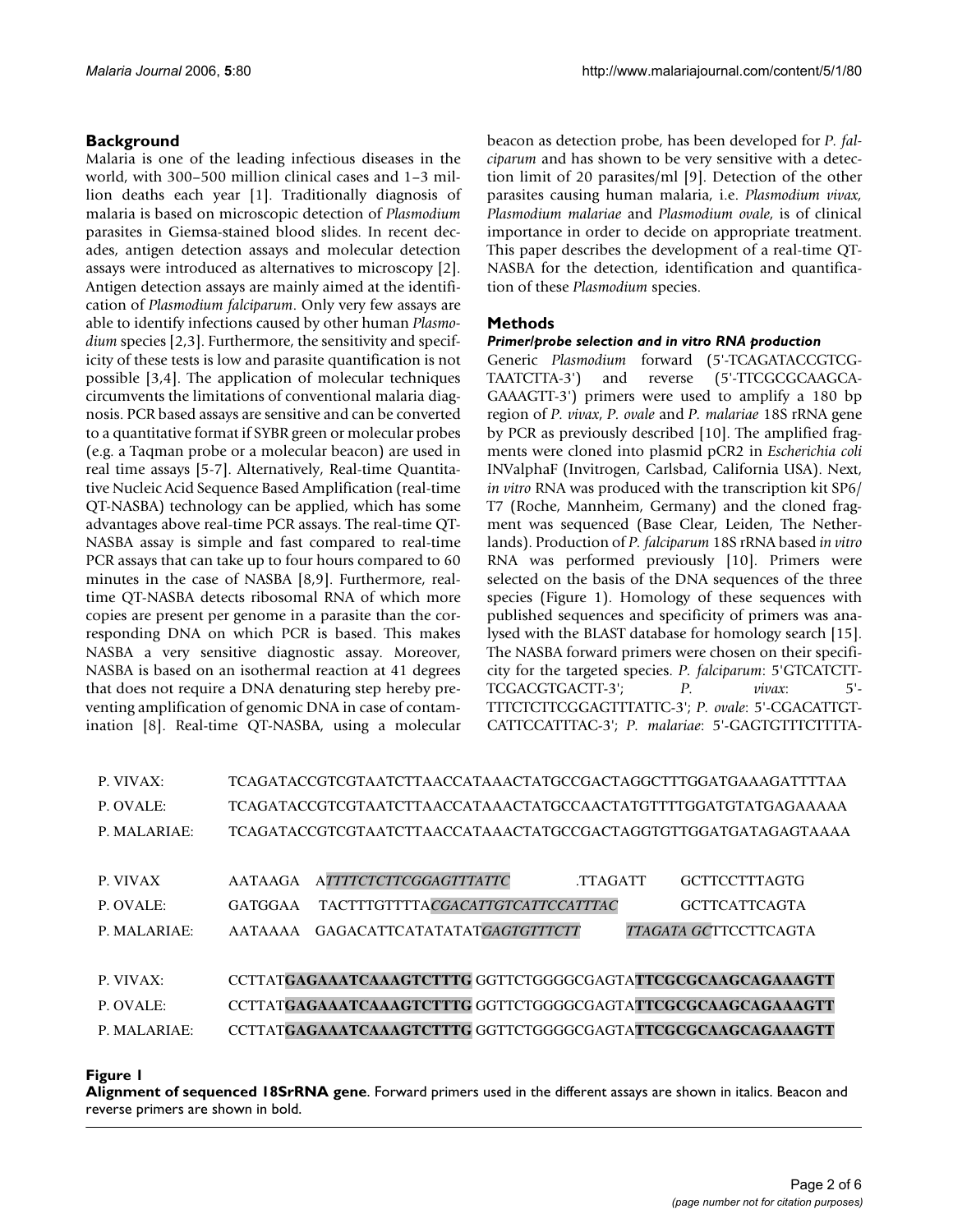| <b>Species</b>  | microscopy | Origin of samples                                                      |  |
|-----------------|------------|------------------------------------------------------------------------|--|
| P. falciparum   |            | Kenya (KIT <sup>a</sup> )                                              |  |
| P. vivax        | 37         | 8 LUMC <sup>b</sup> , 24 Turkey (Izmir <sup>c</sup> ), 5 Vietnam (KIT) |  |
| P. malariae     |            | 2 Kenya (KIT) 4 Kenya (Nijmegen <sup>d</sup> )                         |  |
| P. ovale        |            | 3 LUMC I AMC <sup>e</sup>                                              |  |
| Mixed infection | 20         | Kenya (Nijmegen <sup>d</sup> )                                         |  |
| P. berghei      |            | LUMC (mouse isolate)                                                   |  |

#### **Table 1: Overview of sample origin**

a. Royal Tropical Institute, Amsterdam, The Netherlands.

b. Leiden University Medical Centre, Leiden, The Netherlands.

c. Ege University Medical School, Izmir, Turkey.

d. Radboud University, Nijmegen, The Netherlands.

e. Academic Medical Centre, Amsterdam, The Netherlands

GATAGC-3'. A T7 promotor sequence was added to the generic *Plasmodium* NASBA reverse primer; 5'- AATTCTAATACGACTCACTATAGGGAGAAGGAACTT-TCTCGCTTGCGCGAA-3'. The published pf18S molecular beacon 5'-6-carboxyfluorescein-CGATCGGAGAAAT-CAAAGTCTTTGGGCGATCG-dimethylaminoazosulfonic acid-3' was used as a detection probe [9].

The molecular work was performed under permit 02–080 granted on 22 February 2002 to KIT Biomedical Research by the Netherlands Ministry for Spatial Planning, Housing and the Environment.

# *Real-time – QT-NASBA*

Real-time QT-NASBA for 18S rRNA of *P. falciparum, P. vivax*, *P. malariae* and *P. ovale* was performed on an IQ5 Real-Time analyser (Bio-RAD). The reactions were performed with the Nuclisens Basic kit for amplification (BioMerieux) according to the manufacturers instructions with a KCl concentration of 80 mM for *P. falciparum, P. vivax* and *P. malariae* and 70 mM for *P. ovale*. The reaction mixture (5  $\mu$ l) containing the primers (100 pmol/ $\mu$ l) molecular beacon (20  $\mu$ M) and template RNA (2.5  $\mu$ l) was incubated at 65°C for two minutes followed by two minutes at 41°C. Thereafter, 2.5 μl enzyme mixture from the basic kit was added to each reaction. Amplification was monitored for 60 minutes after which the results were analysed. A sample containing only water and reaction mixture was used as blank and served as control for background fluorescence. The signal produced by the blank samples is automatically subtracted from the analytical samples (Bio-RAD IQ5 software v. 1.0). In order to quantify the number of parasites in a clinical sample, a 10 fold serial dilution of 109 to 102 molecules of *in vitro* RNA per amplification reaction of each respective *Plasmodium* species was run in triplicate in each test, wherein 104 molecules corresponds to one *Plasmodium* parasite [10].

# *Clinical samples*

Blood samples for validation  $(n = 79)$  were obtained from patients diagnosed with malaria by detection and differentiation of *Plasmodium* parasites in Giemsa-stained slides with standard microscopy according to WHO recommendations [11] or PCR methods as established in the contributing medical centres. The samples were collected from returned travellers with clinical symptoms visiting the out patient clinic of the University Medical Centre Leiden (The Netherlands) and the Academic Medical Centre Amsterdam (The Netherlands) and from ongoing field studies in Vietnam, Turkey and Kenya (Table 1). The samples were tested blinded from the diagnostic results. Specificity of the assays was tested against *in vitro* RNA of the four *Plasmodium* species and RNA isolated from *Plasmodium berghei* isolates (12 samples). Furthermore 20 samples from Dutch healthy blood donors were tested as negative controls. Blood samples (50 μl) were mixed with 950 μl guanidium isothiocyanate lysis buffer and RNA was isolated as described previously [12].

# *Statistical analysis of test performance*

Microscopy performed at initial diagnosis was considered as the golden standard for this purpose and all NASBA results were compared to these results. The agreement between microscopy and the real-time QT-NASBA assay was determined by calculating Kappa values with a 95% confidence interval (Altman, 1991). Kappa values express the agreement beyond chance and a kappa value of 0.21– 0.60 is a moderate, a kappa value of 0.61–0.80 a good and kappa > 0.80 an almost perfect agreement beyond chance.

# **Results**

# *Analytical performance of the assay*

The lower detection limit of the developed assay as determined by analysing serial dilutions of *in vitro* RNA of *P. vivax*, *P. ovale* or *P. malariae*, respectively, was 100 – 1,000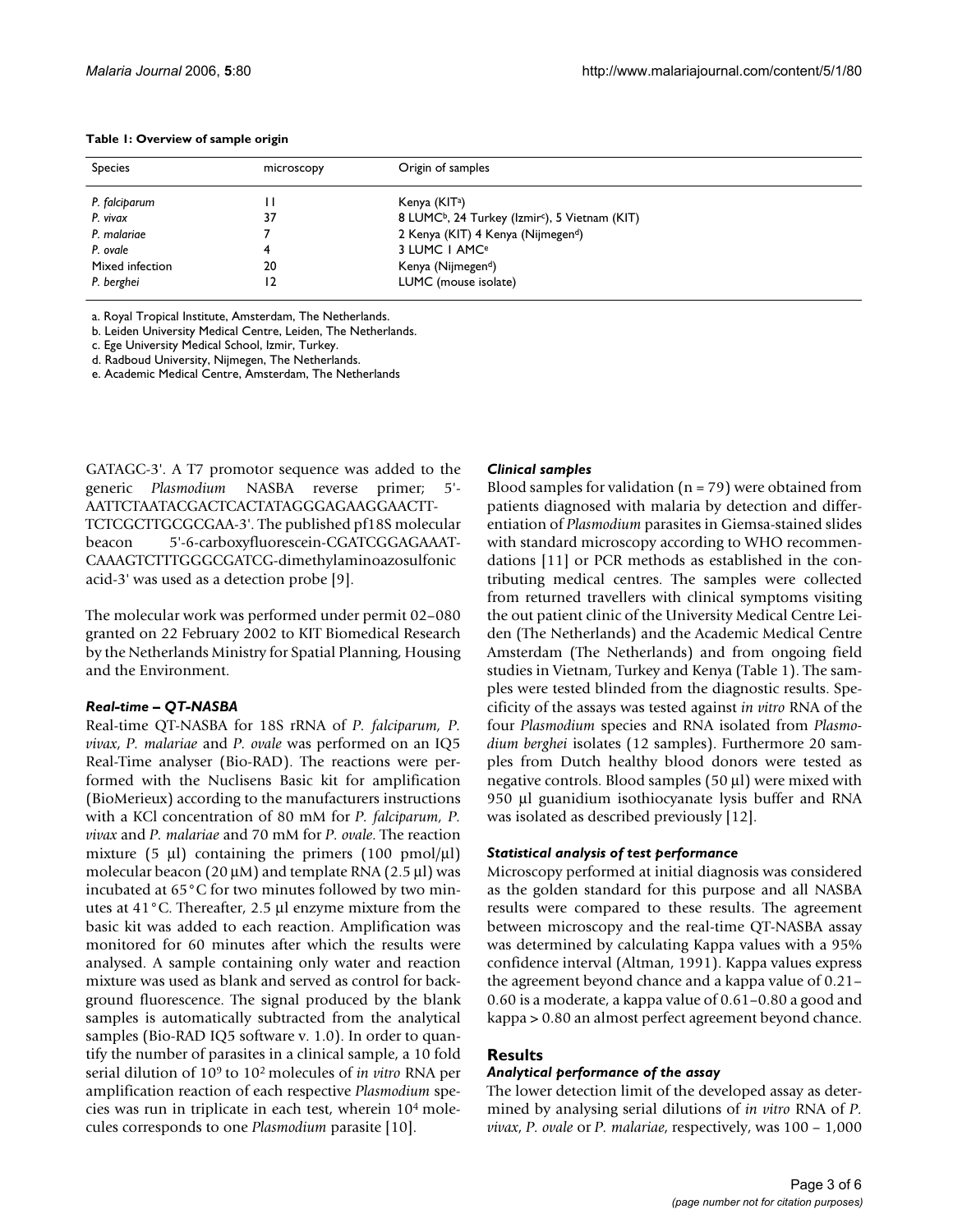molecules of *in vitro* RNA for each species, corresponding to 0.1 – 0.01 parasite per diagnostic sample (i.e. 50 μl of processed blood) (Figure 2, 3 and 4). No cross-hybridisation of the primers with the *in vitro* RNA of the other species and none with *P. berghei* RNA isolated from mice (n = 12) was observed. Blood samples form healthy donors (n = 20) showed no reaction in any of the assays.

#### *Clinical performance of the assay*

The developed real-time QT-NASBA was further evaluated using 79 clinical samples (Table 2). Real-time QT-NASBA confirmed the initial diagnosis with microscopy of 69 out of the 79 clinical samples. The 37 *P. vivax* samples were found to be *P. vivax* with microscopy as well as with NASBA. However, one clinical sample gave an additional weak *P. ovale* signal with the real-time QT-NASBA. The four *P. ovale* samples were identified as such by real-time QT-NASBA. However, one sample gave a weak additional *P. vivax* signal. Two of the seven *P. malariae* mono-infections were found negative by NASBA. Furthermore, three of the seven *P. malariae* mono-infections were identified with real-time QT-NASBA as a *P. falciparum*/*P. malariae* mixed infection. Only 11 *P. falciparum* samples were analysed with real-time QT-NASBA in the present study, as a thorough analysis of this species has already been done [9]. The microscopical diagnosis *P. falciparum* of the clinical samples tested in the present study was confirmed by NASBA. Of the 20 *P. falciparum/P. malariae* mixed infections, 19 were identified as a mixed infection with NASBA: 17 being a mixed infection of *P. falciparum/P. malariae* and two samples gave a weak *P. vivax* reaction instead of *P. malariae*. One sample was identified with real-time QT-NASBA as a *P. falciparum* mono-infection.



#### **Figure 2**

**Standard curves of the** *P. malariae* **assay**. A standard curve of the NASBA assay with *P. malariae* in vitro RNA using the *P. malariae* specific forward and generic revere primer and beacon.  $R^2$  = 0,972.



# **Figure 3**

**Standard curves of the** *P. vivax* **assay**. A standard curve of the NASBA assay with *P. vivax* in vitro RNA using the *P. vivax* specific forward and generic revere primer and beacon wit an  $R^2 = 0.992$ .

Of the 10 discordant results, seven samples were re-analysed by re-reading the blood slides by an expert microscopist who was blinded from the original microscopy and NASBA results. There were no back-up slides or PCR samples available from the other three discordant results. The microscopic re-analysis resolved five discordant results. In the three *P. malariae* mono-infections that were identified as a mixed infection by real-time QT-NASBA, a very low number of *P. falciparum* was found after re-reading the slides. In the two slides which were initially diagnosed by microscopy as being *P. falciparum/P. malariae* mixed infections, but with real-time QT-NASBA as being a *P. falciparum/P. vivax* mixed infection, the results of rereading the blood slides were inconclusive for the presence of *P. malariae* and/or other *Plasmodium* species.



#### **Figure 4**

**Standard curves of the** *P. ovale* **assay** and figure c the standard curve of the NASBA assay with *P. ovale* in vitro RNA using the *P. ovale* specific forward and generic revere primer and beacon.  $R^2 = 0.993$ .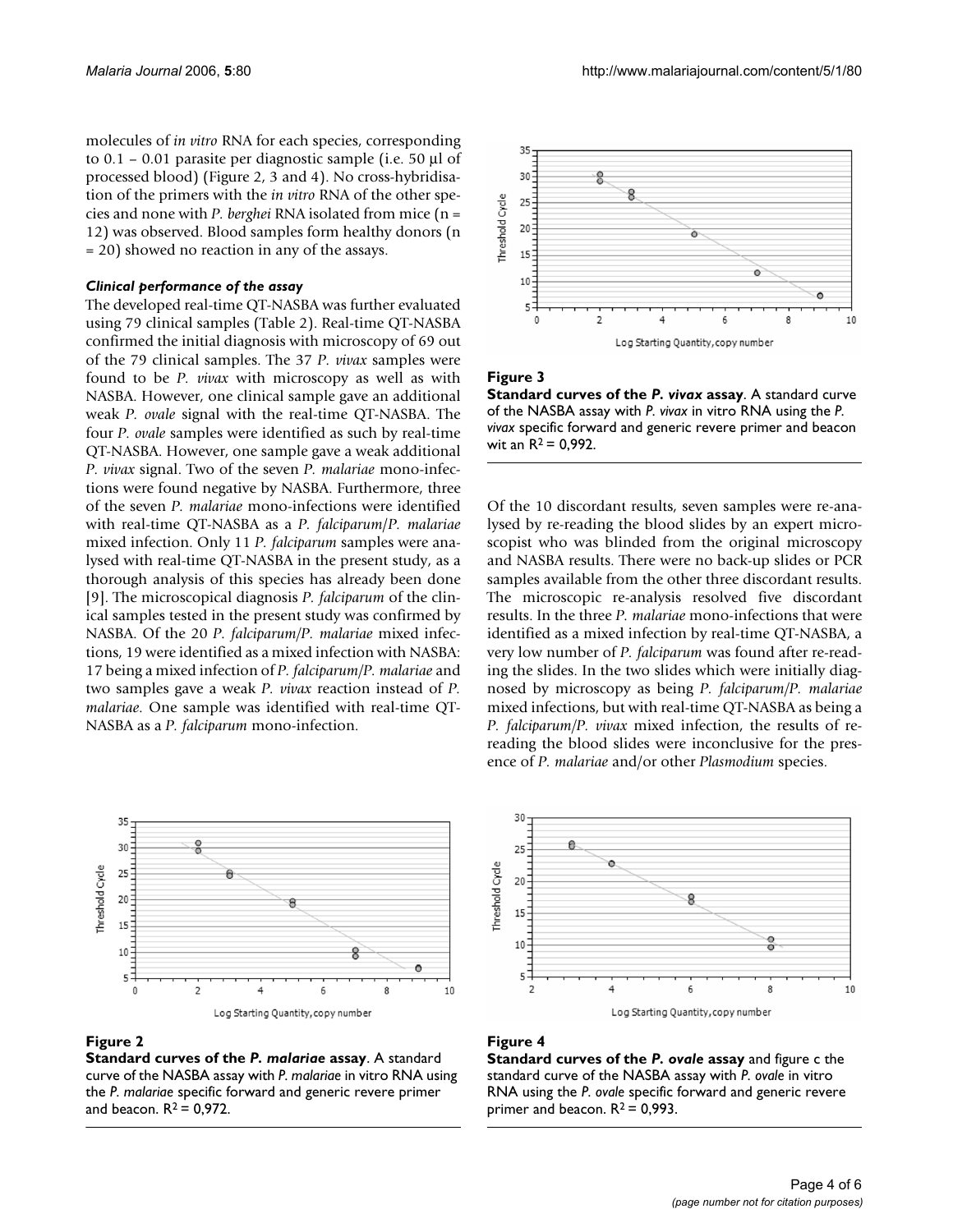| Species         | Microscopy | NASBA Pf | NASBA Pv | NASBA Po | NASBA Pm |
|-----------------|------------|----------|----------|----------|----------|
| P. falciparum   |            |          |          |          |          |
| P. vivax        | 37         |          | 37       |          |          |
| P. malariae     |            |          |          |          |          |
| P. ovale        |            |          |          |          |          |
| Mixed infection | 20         | 20       |          |          |          |
| P. berghei      |            |          |          |          |          |

#### **Table 2: Positive** *Plasmodium* **samples.**

The table gives an overview of the positive results of the 99 *Plasmodium* samples analyzed with microscopy and NASBA.

#### *Statistical analysis*

A high degree of agreement was observed between the real-time QT-NASBA assay and microscopy in the present study. A kappa value of 0.926 (95% CI 0.872–0.967) indicates a very good agreement beyond change.

# **Discussion**

The aim of the present study was to develop a real-time QT-NASBA for the detection of all four human *Plasmodium* species. Based on the analytical evaluation of the developed test, it was concluded that the sensitivity of the developed tests is 0.1 to 0.01 parasites per diagnostic sample. This is comparable to the previously developed NASBA for *P. falciparum* [9] and approximately 50 times more sensitive than standard microscopy [2]. The developed molecular assays identified in 69 out of 79 samples the same species as the initial microscopical diagnosis. After re-checking the slides, the molecular diagnosis appeared to be correct in three discordant cases, leaving five results unresolved. The apparent discrepancy between the two diagnostic tests may be due to a very low number of parasites in the sample below the detection limit of microscopy, but still detectable with real-time QT-NASBA. The fact that in one sample no signal was obtained with real-time QT-NASBA could be due to degradation of the RNA or extraction failure. Unfortunately there was no backup sample available to repeat the extraction and analysis. In principal, quantification of parasites is possible with real-time QT-NASBA, but comparison with microscopic data from the clinical samples was not possible since parasite counts from the slides were not available. A parasite *in vitro* culture was also not available for *P. vivax, P. ovale* and *P. malariae*, making it difficult to make exact calculations. The parasite calculations used in the present study are based on the number of *in vitro* RNA molecules, which correlates to the number *P. falciparum* parasites [10]. It is assumed that these quantities are comparable to the other species. In general there is little clinical relevance for quantification of the *P. ovale*, *P. malariae* and *P. vivax* since the patients normally have < 2% parasitaemia [13] and treatment is given on basis of the infecting species and not on parasitaemia. In contrast, the parasitaemia in *P. falciparum* infection is an important factor for treatment regimen and monitoring of treatment efficacy. It has been shown that QT-NASBA is a valuable tool for assessing the parasite dynamics in studies where drug efficacy is monitored or drug combinations are compared [10,14]. The submicroscopic detection limit of the NASBA technique offers the possibility to monitor even small differences that are otherwise not noticed by microscopy and may even be a predictor for treatment failure [14].

# **Conclusion**

The developed real-time QT-NASBA for the detection of all four human *Plasmodium* species based on the 18S rRNA gene of *Plasmodium* showed to be a very sensitive and specific technique with a detection limit of 0.1 parasites per diagnostic sample. The assay can be used for the detection, identification and quantitative measurement of all human *Plasmodium* species even at low parasite levels, thus making it an effective tool for diagnostic purposes and useful for epidemiological and drug studies.

# **Authors' contributions**

PFM: Development and design of the NASBA assays, validation of the assay and molecular analysis of samples. Analysis and interpretation of the data, drafting and preparing the manuscript.

GJS: Cloning and expression of in vitro RNA, Sequencing of *Plasmodium* templates and primer design and molecular analysis.

PAK: Facilitating and coordination of the collection of clinical samples. Interpretation of the data and critically revising the manuscript.

HDFHS: Conception of the study and participation in its design and coordination. Interpetation of the data, critically reading of the manuscript

All authors read and approved the final manuscript.